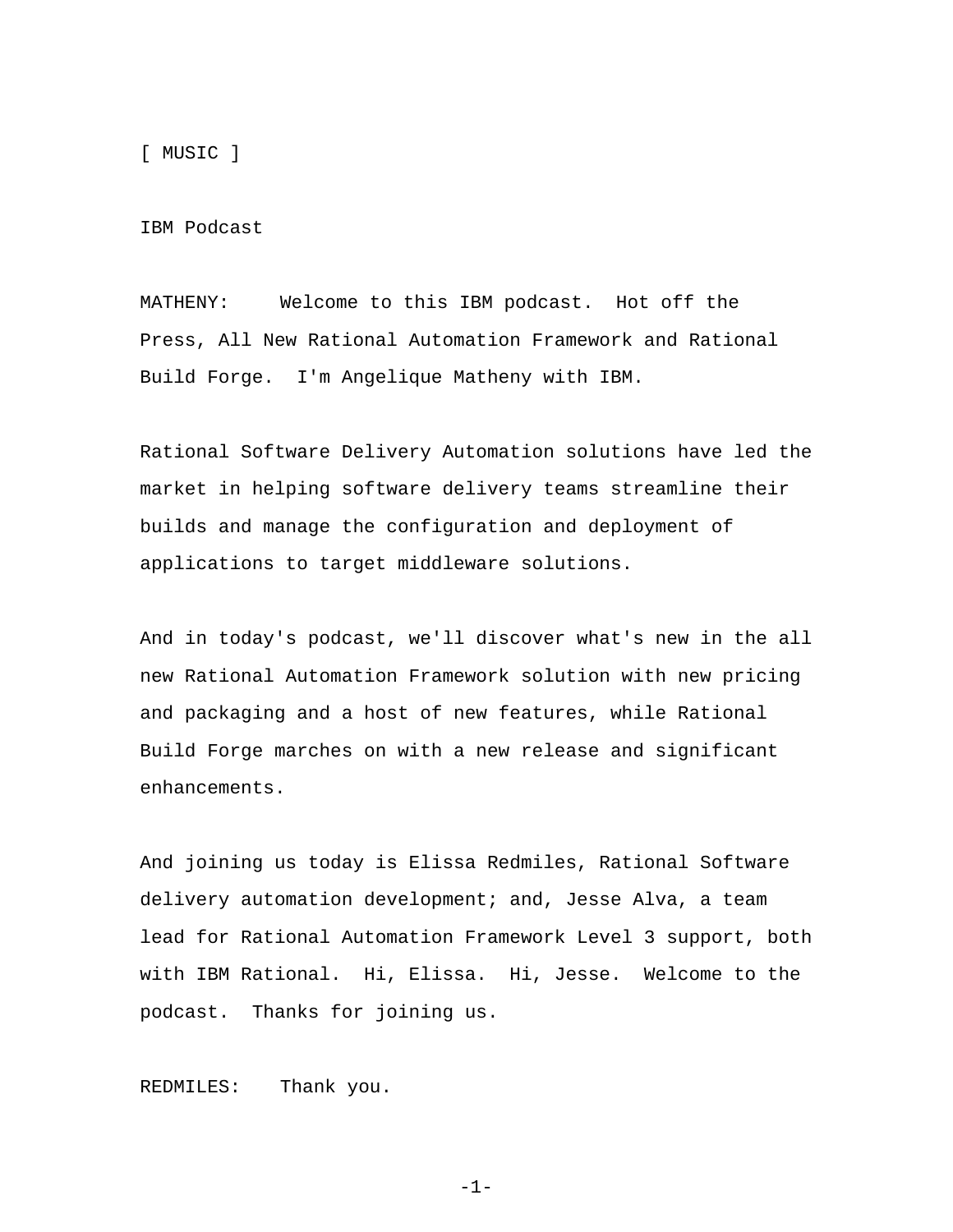MATHENY: Elissa, I'm going to start with you. What's the new news for the software delivery automation solutions from IBM?

REDMILES: So, we just released Build Forge Version 713, which has support for new platforms and all new dashboard, new user typing and some enhanced features for account lockout, logging and systems messages and audit logging.

And we also added some integration documentation for our Rational ClearCase, ClearQuest and Rational Team Concert. Finally, we also have a brand-new Agent Update utility that has never been released with the product before.

ALVA: And the new news from the Rational Automation Framework side is that we are now our own product and can be purchased separately from Build Forge. So we're no longer a component.

Part of that is, if you guys remember previously we used to be called Rational Automation Framework for WebSphere. We dropped the "for WebSphere" from our name, so we'll now be known as Rational Automation Framework. So that's how you're going to have to be able to find us going forward on Fix Central and all the other awesome IBM Web pages.

Part of our new release, we've also added a new

```
 -2-
```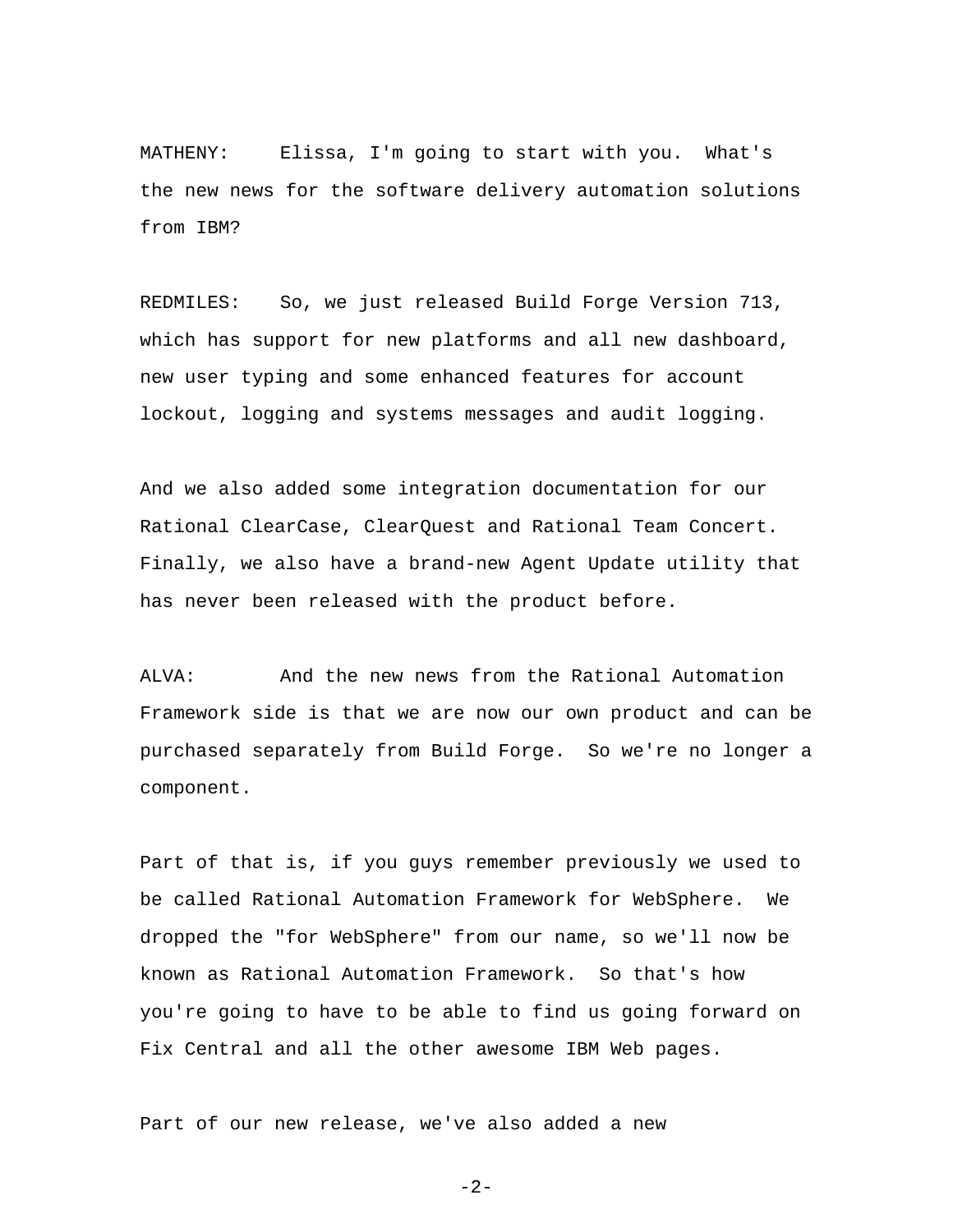Eclipse-based client to allow you to manage your Rational Automation Framework environment from your desktop instead of the framework server. We've also added some support for existing WebSphere products into our environment generation wizard. We've also added some security features and support for WebSphere feature packs.

MATHENY: Well, that's some exciting news. So Jesse, while I've got you, what are the challenges that these products resolve and what are some of the scenarios where these automation products can help?

ALVA: With the new Rational Automation Framework, we allow you to automate the maintenance supported middleware products like WebSphere application server. This helps you reduce the amount of time needed to roll out new environments and also to make or compare changes to existing environments, all from a centralized location. The scenario that we hope to solve with this product is to identify and fix configuration drift. This is a common problem that causes big headaches for administrators.

The Rational Automation Framework also allows you to do centralized administration for your WebSphere cells, and we also help to simplify promoting changes from your test or dev environment into your production environment.

-3-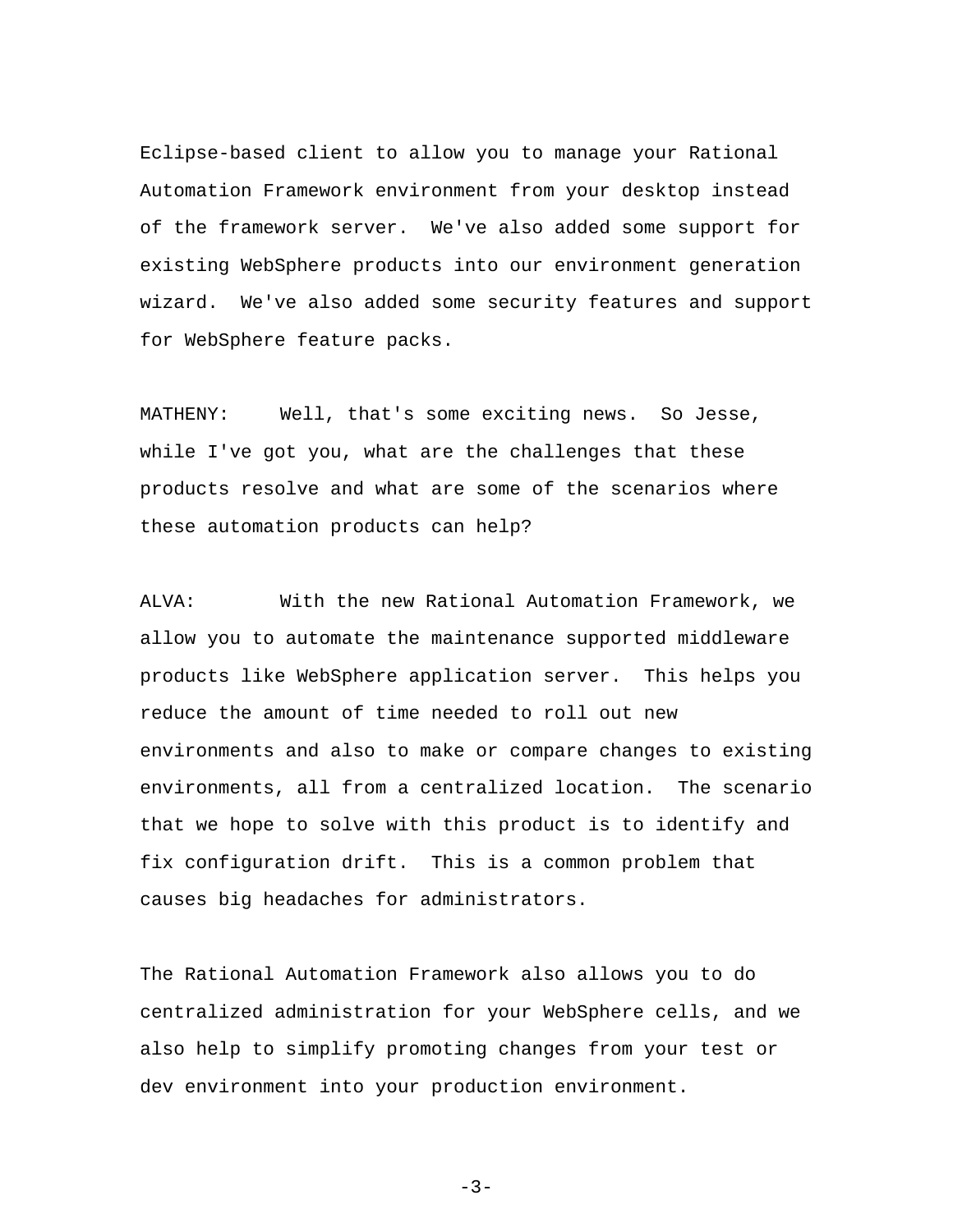We also allow you to keep your environment secure when you're making all these administrative changes. And we also help to reduce the complexity when pushing your configuration changes across large cells that can be time consuming and tedious.

Rational Automation Framework also helps to improve the repeatability of configuration changes by standardizing the scripting that's used across all of the products that we support. All of these IBM practices are baked right into our product.

REDMILES: Okay. And on the Build Forge, the challenges that Rational Build Forge can help resolve is if you need to have automated build and deployment for a software product or a Web site, Rational Build Forge can help you schedule that, build it, all automatically without much input from the user.

And as far as possible scenarios, you can use Build Forge to allow everyone from your administrators down to your developers to view what's going on but not necessarily be able to modify it; and also, be able to input their own projects on different computers and use fewer licenses by just deploying agents across computers as opposed to having to have the Build Forge machine every time.

 $-4-$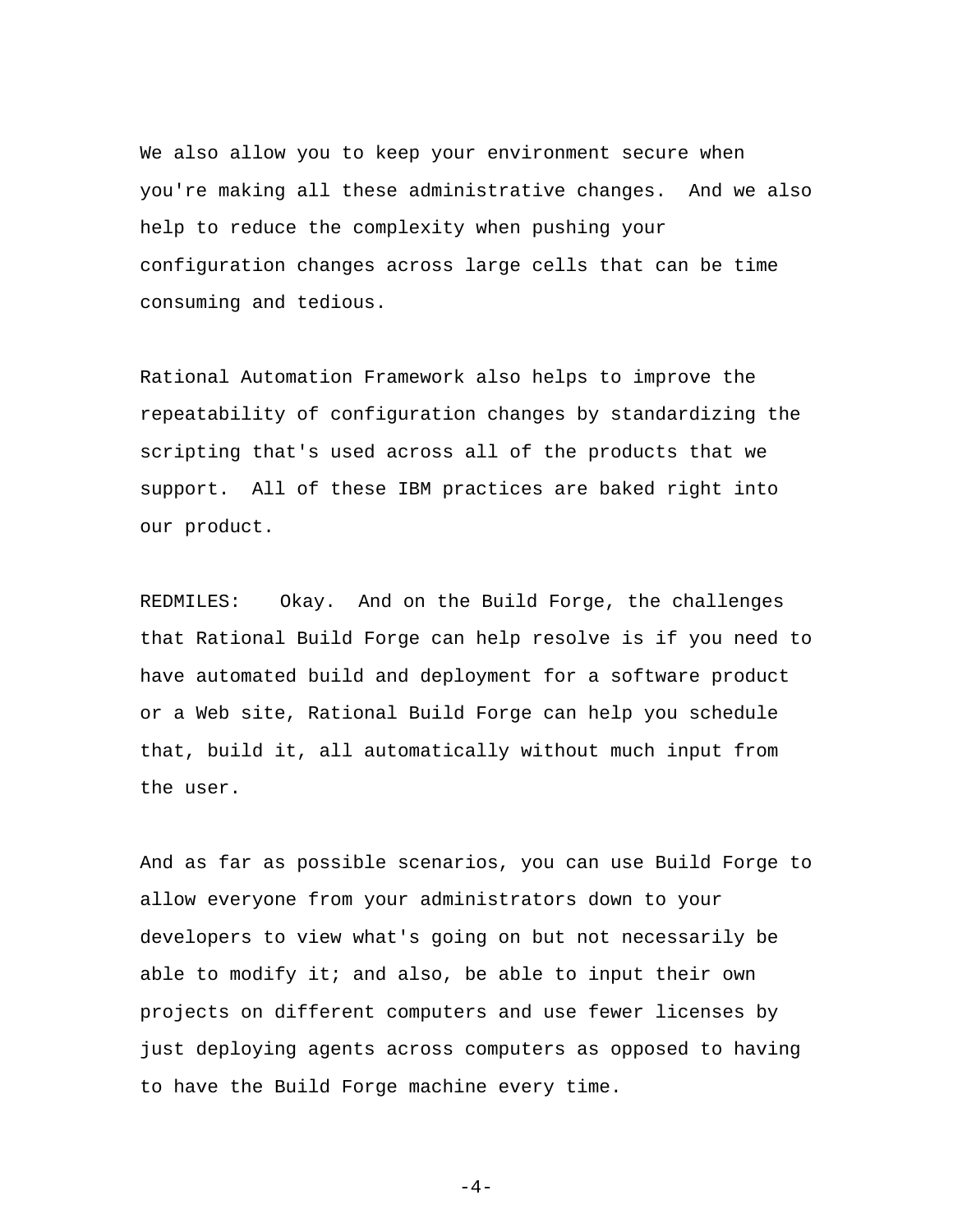MATHENY: So, Elissa, how do the features that you just described help with the above scenarios?

REDMILES: Okay. So with our brand new dashboard, you can see widgets showing job success, schedules, service dates, job and [print] SKUs and the number of licenses you're using. So this is an easy, quick view for your administrators and users to see what they're doing and what's going on and the status of their projects without necessarily needing to modify anything.

And then we have new user typing with normal, read-only, and API users. And the normal users are the same as they've always been, but read-only users now allow you a simpler method than the old method of creating access groups to control permissions. You can just set it for read-only and use this for your managers, administrators, project managers, anything like that and they won't be able to modify.

And then finally, our API users have API client access, but they can't log in to the UI, so they don't consume multiple licenses. This will allow you to run scripts using the same access tokens and you can't log into the UI, so no one will get bumped out.

And then we have new account lockout features, which is just

```
-5-
```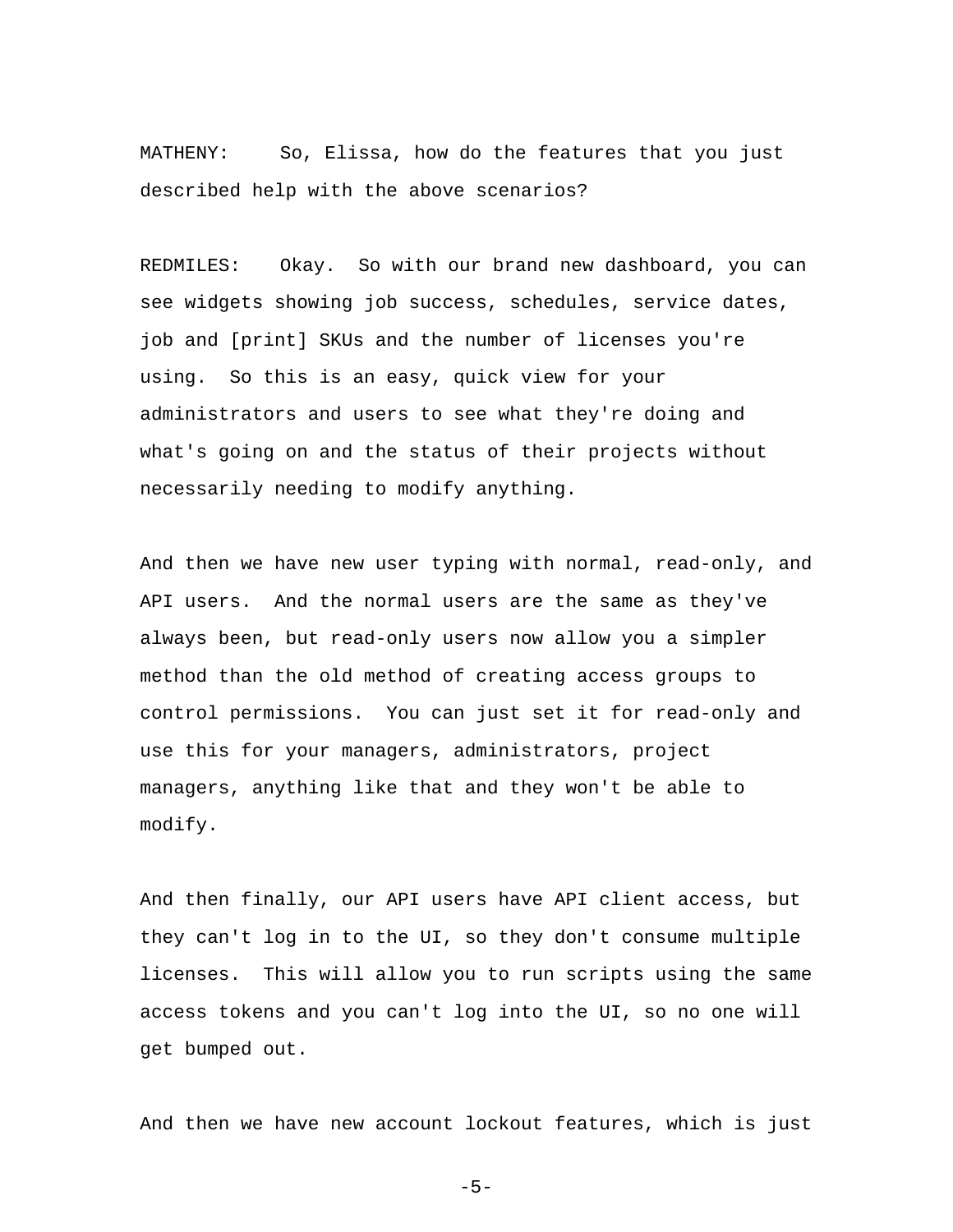a security feature that will prevent brute force hacking into Build Forge and then with our audit logging and new logging and system messages, we've reduced the spam-like or difficult to understand messages that used to be added to logs so they're now very easy to read.

And then for audit logging, if you have a build that's been running and working for the past three months, this is your most important build, and then all of a sudden on Monday morning it's broken, you can use our audit logs to go in and check what's happened and see who modified what and who broke the build.

Then finally, our integration documentation will help you use ClearCase, ClearQuest and Rational Team Concert, which is very important because we have a lot of customers who want to integrate with these IBM softwares.

And then Agent Update is a new feature which will allow you to update and deploy multiple agents simultaneously on your different computers very easily just by running a simple command line command.

ALVA: And on the Rational Automation Framework side, let's start with security. We've added a new Sudo functionality that allows you to communicate between your framework server and your target server using a non-root

 $-6-$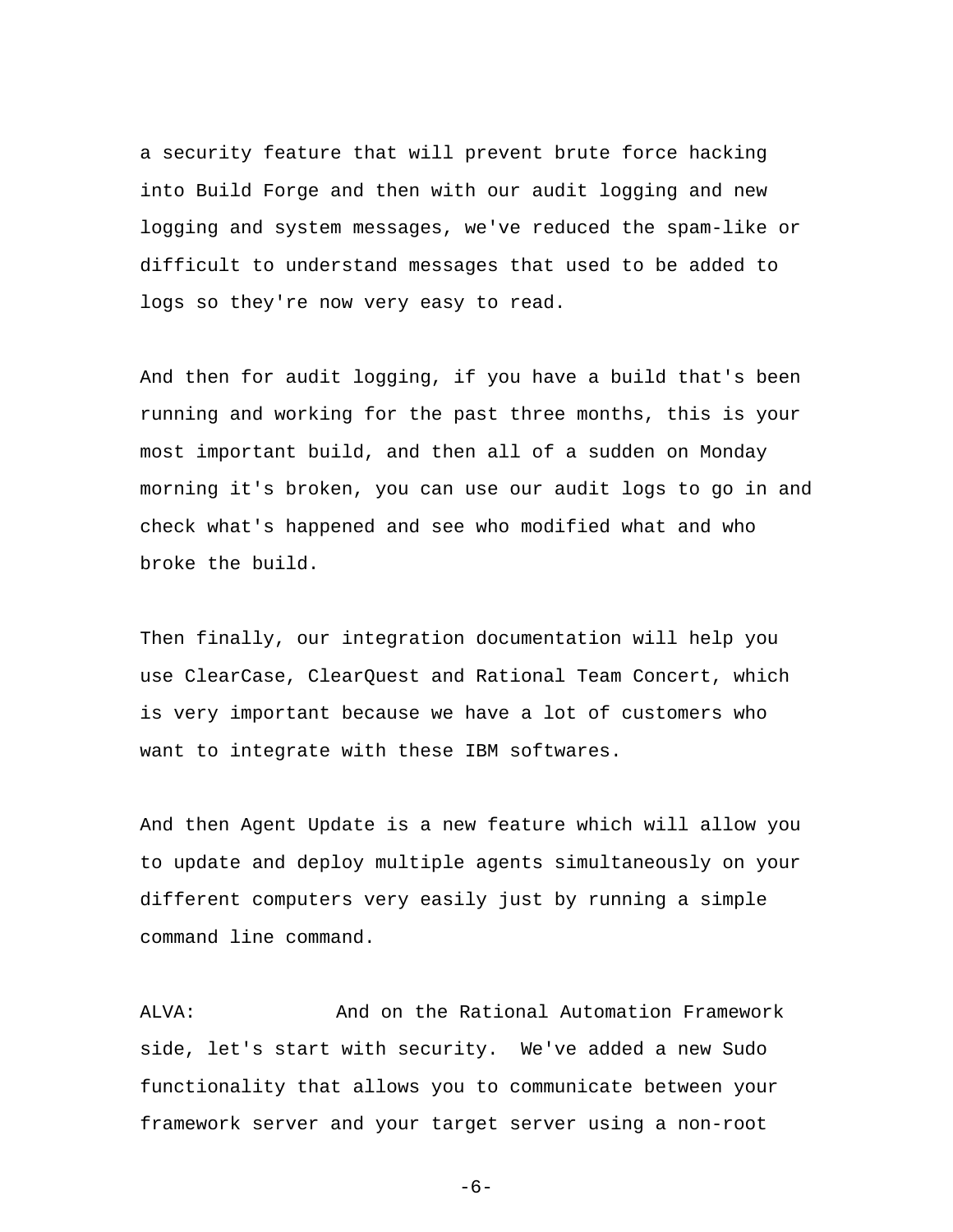user, which you can then use Sudo to manage all of your systems on the target server as root or any other user that you'd prefer and you wouldn't want things like passwords or user names kind of lying around on the file system. So that's a big one for us there.

And also, with the new Eclipse client, we offer a nice GUI interface in order to help manage your systems without actually having to be on the framework server itself. So now your different WebSphere administrators can log in from their desktop on to the framework server and the Rational Automation Framework administrators can decide who has access to which environment that they can manage. And so we essentially decouple different administrators from the different environments so that they can only see the things that they should be able to see.

Also, in the environment generation wizard, we're now supporting WebSphere Virtual Enterprise, Virtual Process Server and WebSphere Enterprise Service Bus. These new products can now easily be imported into the Rational Automation Framework as an environment and more easily managed. Those have reduced the amount of time that it previously took for customers to import these environments so that they could manage them through Rational Automation Framework.

-7-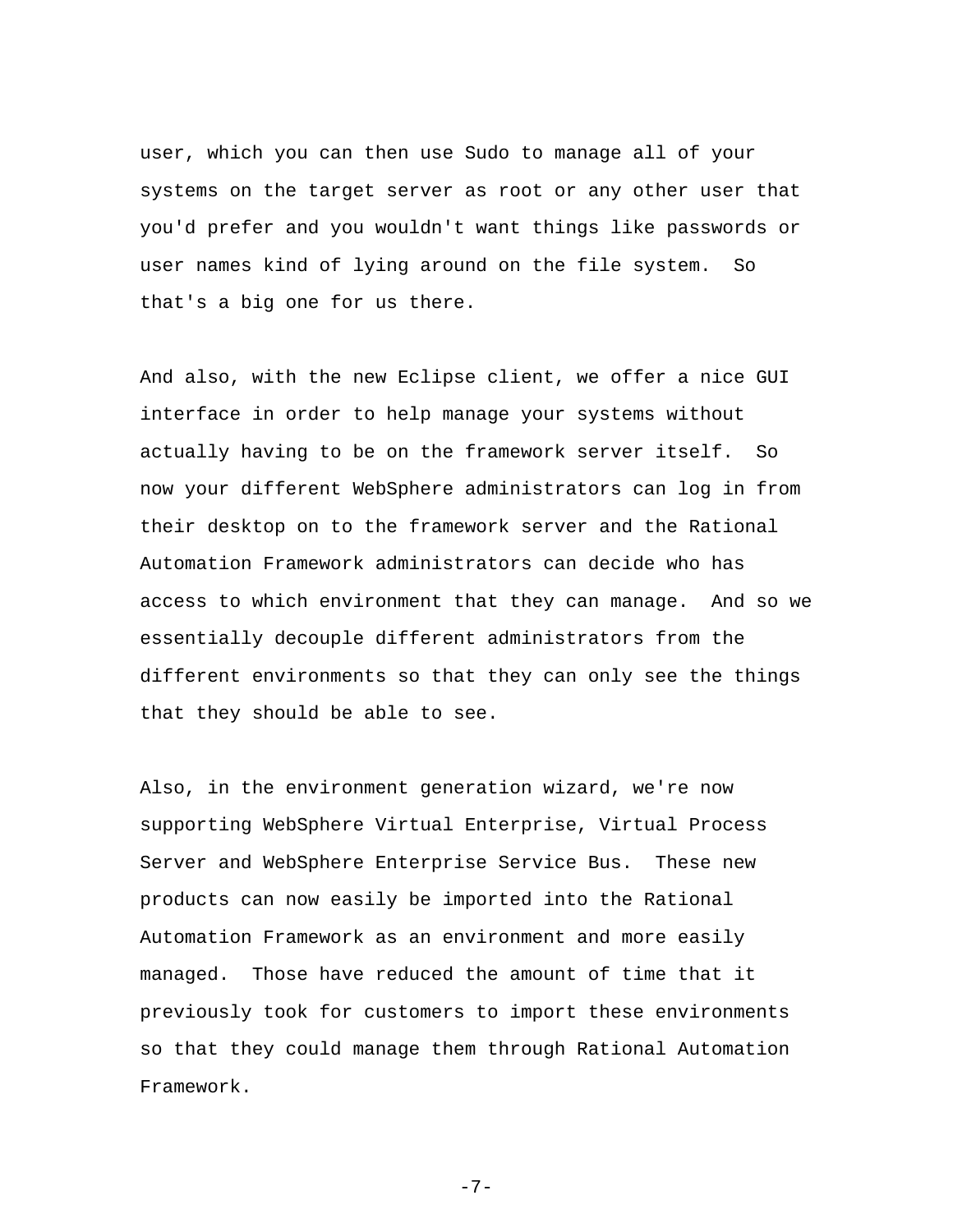With those enhancements, we're also able to along with the new Eclipse client, give a nice GUI comparison tool so that you can view the differences between those and find where your configuration drift is occurring. That's one big problem that haunts almost every single administrator everywhere when they are not the only ones that are accessing these systems.

On the flip side, being a new product, we also have our own installation manager install, which is very similar to what you experienced beforehand with Build Forge. The only difference is that now, we support the [v Linux] platform with installation managers. And there is migration also involved there that we can use to bring in your existing environment into the new Rational Automation Framework product.

Also, with a new client, creating automation plans is now simpler and more robust and you can edit, run and view the job resolves from the new client without ever having to access the web UI of the Build Forge install.

MATHENY: Wow. Lots of great new features. I know everyone will be really excited. So Elissa and Jesse, thank you so much for sharing your time today. Great update and we really appreciate it.

 $-8-$